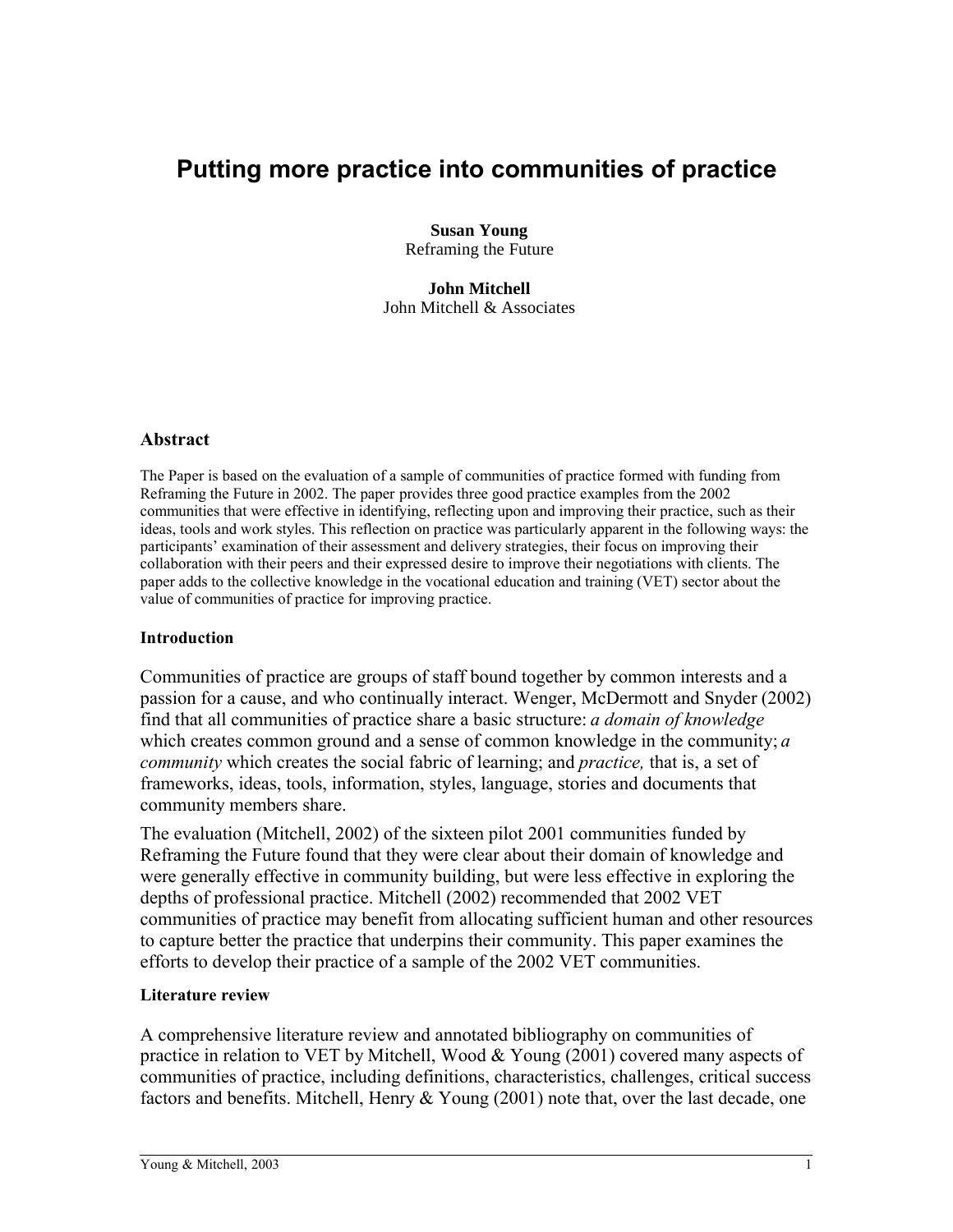strand of theorising linking individual adult learning to organisational learning is represented by the work of Billett (1993, 1994), Brown, Collins & Duguid (1989), Lave & Wenger (1991) and Wenger & Snyder (2000). These researchers argued that organisations, and the workplaces within them, construct contexts for individual and team learning that are socio-cultural in nature. These socio-cultural contexts for learning foster communities of practice (Wenger, 1998a, 1998b; Wenger & Synder, 2000; Young & Mitchell, 2000).

However, in 2001 and at that stage in the development of this field, there was still scant attention paid in the literature to how communities are structured and the place of professional practice within them. In January 2002 three prominent researchers in the field of Community of Practice research, Wenger, McDermott and Snyder (2002), released *Cultivating Communities of Practice*, which sets out, more clearly than before in the literature, the internal structure of communities of practice. Wenger et al (2002) find that all communities of practice share a basic structure consisting of a unique combination of three fundamental elements – a domain of knowledge, community and practice – as follows:

- 1. *a domain of knowledge*, which creates common ground and a sense of common knowledge in the community. The domain inspires members to contribute and participate, guides their learning and gives meaning to their actions. Knowing the boundaries and the leading edge of the domain enables members to decide exactly what is worth sharing, how to present their ideas, and which activities to pursue.
- 2. *A community* creates the social fabric of learning. A strong community fosters interactions and relationships based on mutual respect and trust. It encourages a willingness to share ideas, expose one's ignorance, ask difficult questions, and listen carefully.
- 3. *The practice* is a set of frameworks, ideas, tools, information, styles, language, stories and documents that community members share. Whereas the domain denotes the topic the community focuses on, the practice is the specific knowledge the community develops, shares and maintains. When a community has been established for some time, members expect each other to have mastered the basic knowledge of the community. (Wenger, McDermott and Snyder, 2002, pp.27-29)
- Wenger et al (2002) stress that it is important to develop all three elements in parallel: 'focusing too much on one while neglecting the others can be counterproductive'. (p.46). They acknowledge that developing 'domain, community, and practice together is a balancing act: each element requires a distinct kind of developmental attention and work'. (p.46) They also find that the three elements interact.
- While acknowledging the interaction of the three elements, this paper focuses on the area of practice, as it was identified by Mitchell (2002) as the weakest of the three areas in the performance of the 2001 communities of practice participating in the Reframing the Future program. As Wenger et al (2002, p.46) indicate, a community can become proactive in taking charge of the development of its practice. The community can ask itself a range of questions such as: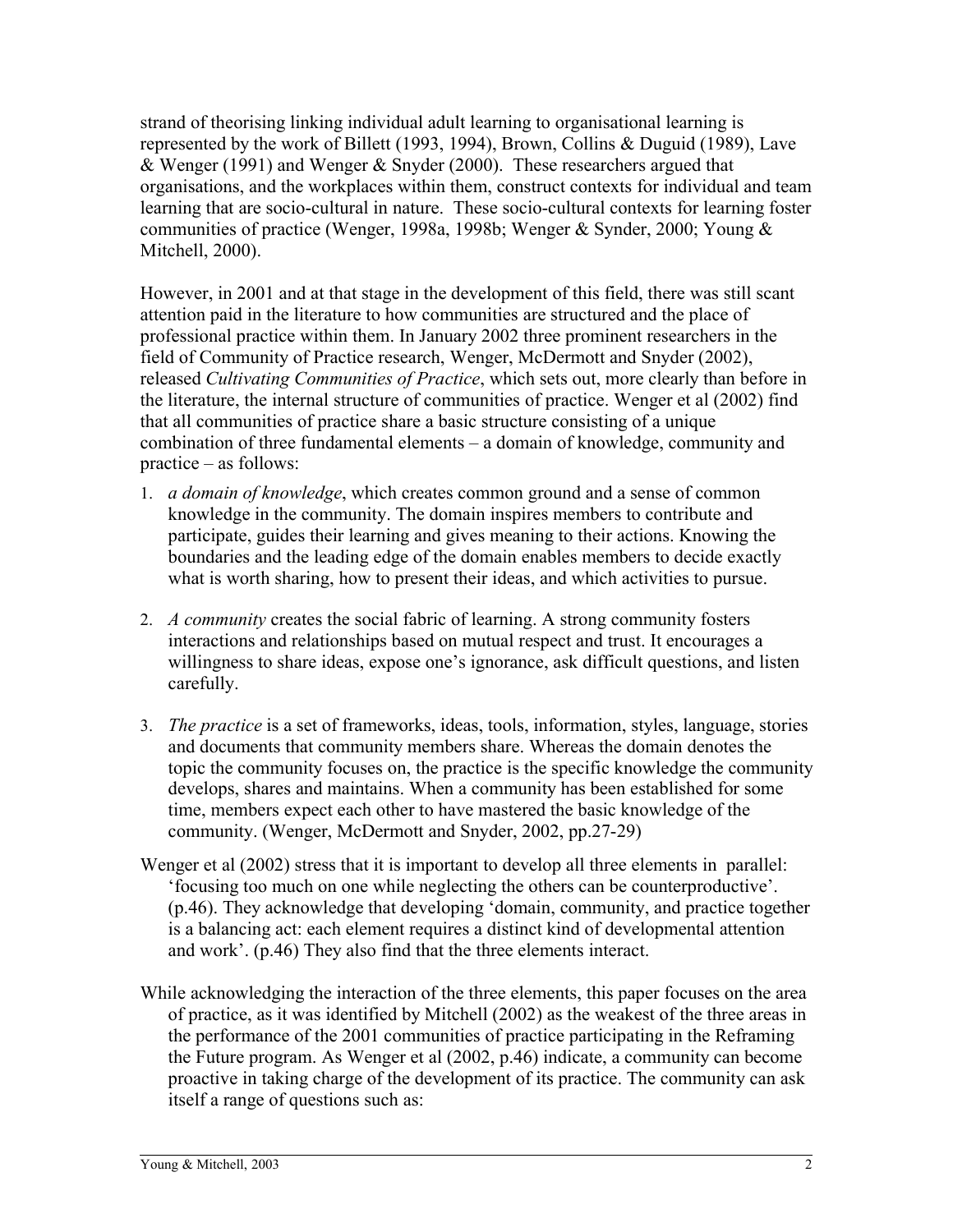What knowledge to share, develop, document? What kinds of learning activities to organize? How should the knowledge repository be organised to reflect the practice of members and be easily accessible? When should processes be standardized and when are differences appropriate?

Wenger et al (2002) find that these questions help a community intentionally become an effective knowledge resource both to its own members and to other constituencies that may benefit from its expertise. (p.46)

Wenger et al (2002) provide a detailed definition of practice that focuses on the communal resources that form the basis of communication within a community:

It (practice) denotes a set of socially defined ways of doing things in a specific domain: a set of common approaches and shared standards that create a basis for action, communication, problem solving, performance and accountability. These communal resources include a variety of knowledge types: cases and stories, theories, rules, frameworks, models, principles, tools, experts, articles, lessons learned, best practices and heuristics. They include both the tacit and explicit aspects of the community's knowledge. They range from concrete objects, such as a specialized tool or a manual, to less tangible displays of competence, such as an ability to interpret a slight change in the sound of a machine as indicating a specific problem. The practice includes the books, articles, knowledge bases, web sites, and other repositories that members share. It also embodies a certain way of behaving, a perspective on problems and ideas, a thinking style, and even in many cases an ethical stance. In this sense, a practice is a sort of miniculture that binds the community together. (pp.38-39)

This comprehensive definition and description provides a set of reference points for analyzing the development of practice within VET communities of practice.

#### **Research methods**

The authors evaluated the development of the professional practice of a sample of three communities from the forty eight communities in the Reframing the Future communities of practice program in 2002. The sample of three communities was selected on the basis that the communities focused on either improving training delivery or assessment. Both foci are likely to include attention to practice, so the selected cases promise to reveal useful information about the development of practice. The three examples were also selected because of the high quality of the documentation provided by the community convenors. They were deliberately chosen as examples of good practice.

Predominantly qualitative data was collected from the communities' Action Plans, Midterm Reports and Final Reports, as well as from workshops, site visits, participant observations and discussions. This data forms the basis for the interpretations and explanations provided in the paper.

Following Parlett & Hamilton (1975), the evaluation of the communities of practice operating in the VET sector in 2002 involved the use of participative evaluation. Participative evaluation is in contrast to the popular form of 'management' evaluation undertaken for Government-funded programs that is concerned with efficiency,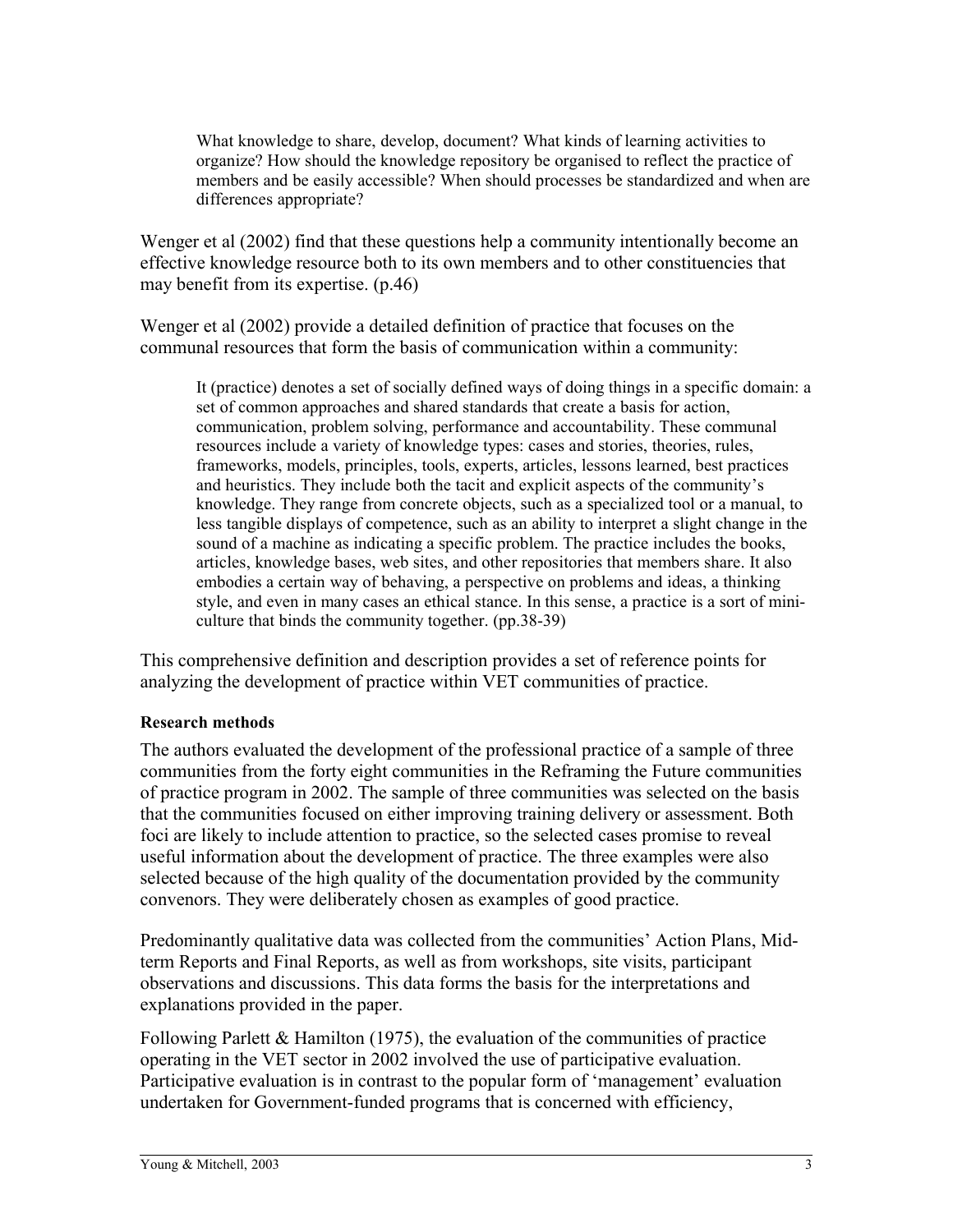effectiveness and accountability, and which focuses on the measurement of products or outcomes, in order to provide a report for decision-makers. In the case of this program, the participative evaluation aimed primarily to illuminate the processes and settings for the participants in the projects, in order to optimise the possible benefits for the organisations undertaking the projects. Using the participative evaluation methodology, feedback was provided to project teams throughout the year, to optimise the benefits derived by the communities.

The three communities of practice examined below are:

- a community convened by the WA Arts Sport and Recreation Industry Training Council which considered issues surrounding the implementation of the Community Recreation Training Package;
- a community convened by CREATE Australia, which investigated the issues and practicalities of assessment in the arts, media and cultural industries;
- a community convened by TAFE NSW Northern Sydney Institute which examined challenges related to implementing the Business Services Training Package.

The first of these communities is interrogated in some depth and the other two more briefly.

# **Findings**

To make more tangible the concept of professional practice, the following discussion describes different elements of VET practice that can be enhanced within communities of practice. The discussion is organised around the elements identified by Wenger et al (2002) and quoted earlier.

## *Elements of practice in an arts, sport and recreation community*

Mal Gammon from the WA Arts Sports and Recreation Industry Training Council (ITC) convened a Community of Practice in 2002 to support the implementation of the Community Recreation Training Package. The community consisted of representatives from industry and from public and private registered training organizations (RTOs). The convenors found that one of the immediate benefits of the community is that it brought together a diverse range of stakeholders who shared a common aim of promoting community recreation.

The community agreed that they had a model with which to compare themselves – the aquatic industry. The previous achievements of practitioners in the WA aquatic industry in addressing training issues were used as an inspiration to the community recreation participants in the 2002 community:

The achievements of the aquatics side of community recreation have really set the standards for the potential benefits of accredited training for industry. In the case of aquatics, the peak association (LIWA Aquatics) a government body (the Health Department) registered training organisations and the ITC worked together to implement affordable training. This constituted an exemplary active core group on which to model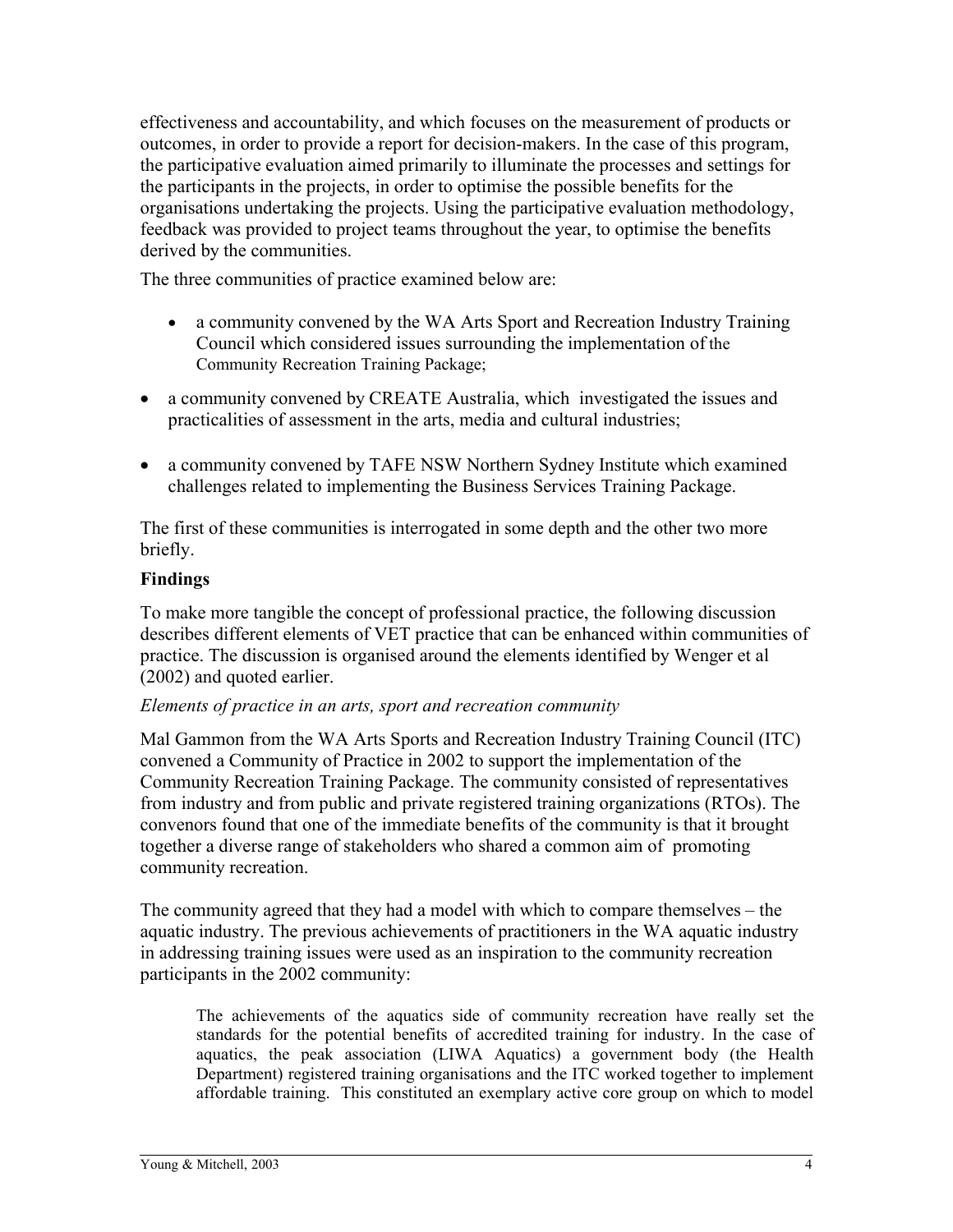the development of an active core group for the 'dry' side of community recreation. The facilitator had experience and knowledge of the aquatics project so was able to bring this experience to the community of practice. (Gammon, 2002)

Wenger et al (2002) identify the consideration of a comparable model as a strategy likely to improve reflection of the community members on their current practice.

Several methodologies were used by the facilitator to create what was a requirement of the project – 'forums for thinking as well as systems for sharing information'– including the use of index cards in small group work:

In some workshops members were encouraged to discuss issues as a whole group in a relatively unstructured way, whilst in other workshops members provided their input as a 'round table' exercises and in still other workshops members broke into smaller groups. In some workshops index cards were used to represent key ideas and the cards were then used as a way of recording information. The information from the cards were transcribed into notes and distributed to the group. (Gammon, 2002)

Using the above methodology, informal and tacit knowledge of community members was made public and could be shared. Wenger et al (2002) cite such sharing of knowledge as fundamental to reflection on professional practice.

The methodology also included the development of a matrix, matching occupational titles to available training and then identified gaps:

One workshop focused entirely on identifying gaps in the training market. Participants split into groups as follows; VET, University and industry. VET representatives recorded available training while industry noted down occupational titles. The whole group reconvened and matched occupational titles to available training and then identified gaps in the matrix. This matrix was useful in terms of clearly articulating gaps in the training market and in highlighting the fact that occupational titles differ across organisations. The matrix provided a tangible focus for the community. (Gammon, 2002)

This matrix is a knowledge tool that can be used by the members of the community. Wenger at al (2002) find that the examination of practice is improved by the construction and application of such tools.

The use of experts – recommended by Wenger et al (2002) – influenced the knowledge developed by the community:

As Human Resources Manager of one of the largest Community Recreation organisation in WA, Justine Smetham was identified as a 'key thought leader'. Justine presented an overview of the way training was incorporated into that business and the importance and value of training. (Gammon, 2002)

Wenger et al (2002) note that one of the tasks of a shared practice is 'to establish a baseline of common knowledge that can be assumed on the part of each full member' (p.38). In order to provide a shared base of knowledge in the group, an A4 folder was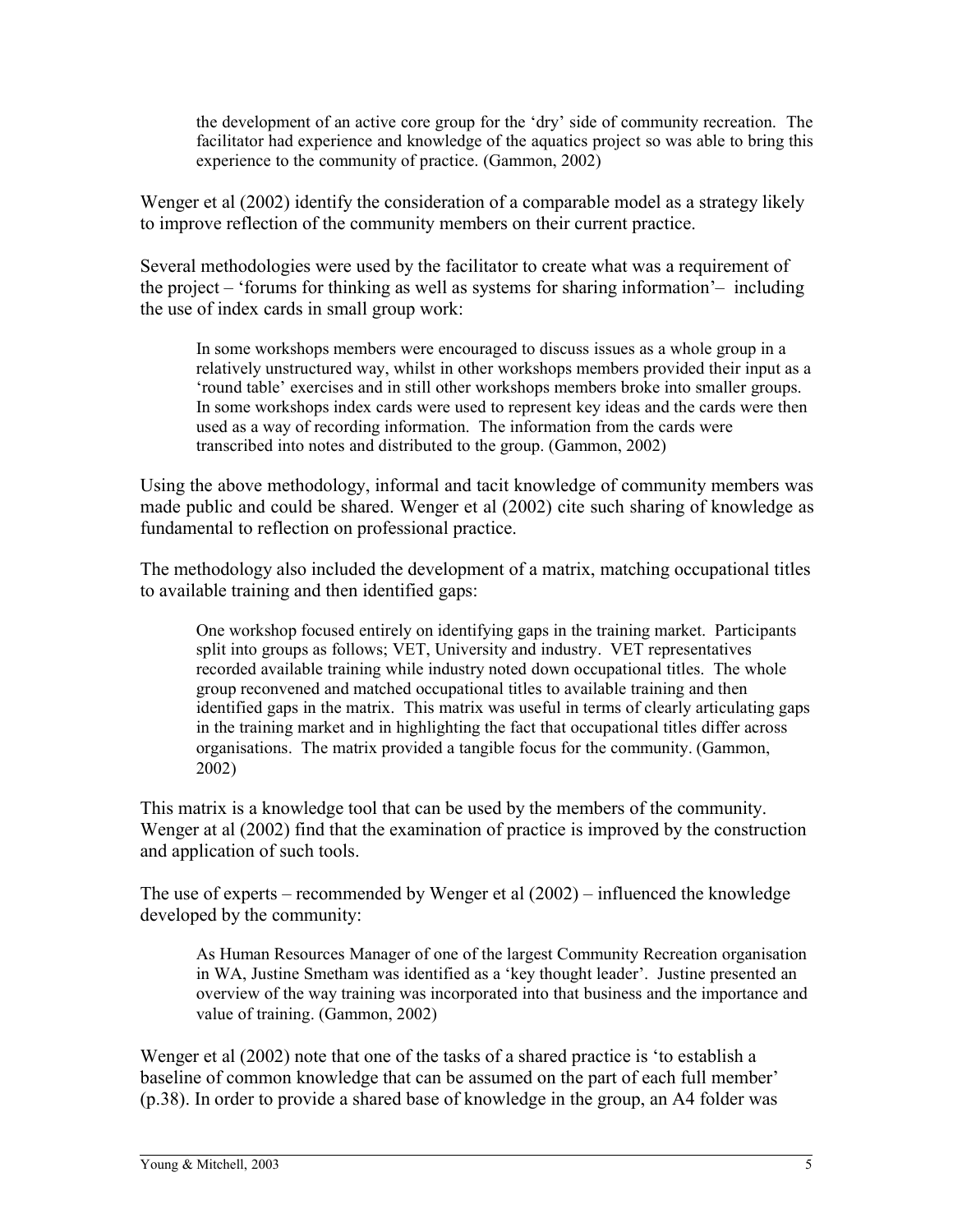distributed at the first community meeting. This folder contained information pertaining to the vocational education and training system, skill recognition, a full copy of the Community Recreation Training Package qualifications framework and Training Packages in general.

The folders were then used as a repository for the growing knowledge base within the group:

Members were encouraged to add material distributed during the course of the workshops to their folders. This seemed to be an effective way of storing individuals' resources and members usually brought these folders with them to workshops to refer to and add information to. The folder can easily become a transferable resource within and across organisations and can be tailored to suit individuals' and organisations' needs by the exclusion or addition of information. It can be used as an "induction tool' for new members and a marketing tool for potential participants. (Gammon, 2002)

The active core group who participated in this project was committed to working toward a practical strategy to implement training into the community recreation sector and the facilitator ensured that this remained the case. Some of the following strategies were used to help create dialogue:

- Taking a devil's advocate point of view;
- Using knowledge of training system and examples from other areas suggesting practical strategies to 'try on';
- Encouraging members to 'listen without prejudice' to ensure that all members' view points were heard and to promote creative thinking;
- Encouraging members to apply thoughts and ideas to real scenarios. (Gammon, 2002)

As Wenger et al (2002) noted earlier, the communal knowledge resources in the Community of Practice described above provide a set of socially defined ways of doing things in a specific domain: a set of common approaches and shared standards that create a basis for action, communication, problem solving, performance and accountability. (p.38) Placing a variety of different types of shared resources at the heart of a community – resources which can be built upon – enabled the members to refine, enrich and extend their professional knowledge and practice.

Using steps cited by Wenger et al (2002) to encourage reflection on practice, information was sourced from a range of websites, the Council's library and information systems and via other related organisation:

Where language was over technical was "translated" into 'plain' English. An email with Internet links relating to communities of practice, industry training issues and other related articles was sent out to all participants. (Gammon, 2002)

The WA Arts Sports and Recreation Community of Practice modeled a range of behaviours that meet the suggestions made by Wenger et al (2002). The following table summarises the above discussion and adds some new points, highlighting examples of many of the generic elements of practice identified by Wenger et al (2002).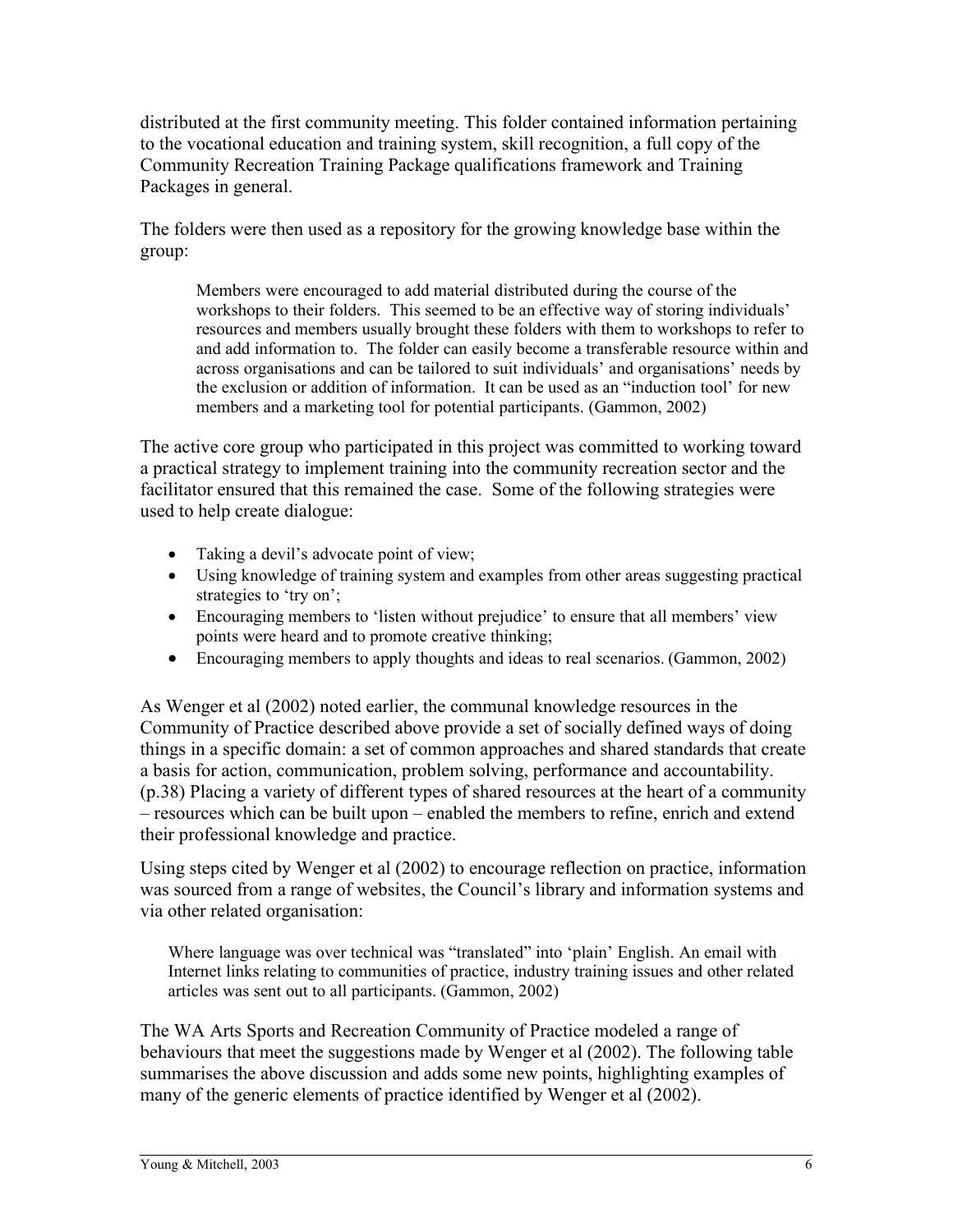**Table 1: Summary of elements of professional practice from WA Arts Sports and Recreation Community of Practice, 2002**

| <b>Generic elements of</b><br>professional practice<br>(categories from Wenger<br>et al, 2002)                                                                        | Elements of professional practice from the WA Arts Sports and<br><b>Recreation Community of Practice</b>                                                                                                                                                                                                                                               |
|-----------------------------------------------------------------------------------------------------------------------------------------------------------------------|--------------------------------------------------------------------------------------------------------------------------------------------------------------------------------------------------------------------------------------------------------------------------------------------------------------------------------------------------------|
| Sharing: cases and stories,<br>theories, rules, frameworks,<br>models, principles, tools,<br>experts, articles, lessons<br>learned, best practices and<br>heuristics. | Model. The Aquatic field was used as an exemplary framework for this<br>Community Recreation Group.<br>Principle. The use of training to solve common problems was the agreed,<br>common focus in the community.<br>Expert. The HR Manager of one of the largest Community Recreation<br>organisation in WA, was identified as a 'key thought leader'. |
|                                                                                                                                                                       | Tool. The community developed a matrix of occupational titles and available<br>training and the gaps.                                                                                                                                                                                                                                                  |
| Sharing: tacit aspects of the<br>community's knowledge                                                                                                                | To tap into tacit knowledge in the community, index cards were used in<br>group discussion to record ideas from individuals which were then shared<br>with the group. Additionally, an email-based game called Depolariser was<br>used to encourage the sharing of ideas.                                                                              |
| Sharing: explicit aspects of the<br>community's knowledge                                                                                                             | To benefit from members' explicit knowledge, participants were asked to<br>prepare to discuss pre-set topics at workshops.                                                                                                                                                                                                                             |
| Sharing: concrete objects,<br>such as a specialized tool or a<br>manual                                                                                               | To ensure some knowledge was concrete, a folder of information containing<br>information about Training Packages was tabled at the start of the<br>community's life. The folder was added to by the participants during the<br>community's development.<br>A matrix was developed, mapping occupational titles to available training.                  |
| Sharing: less tangible<br>competencies of the members                                                                                                                 | The facilitator used a range of strategies to identify less tangible<br>competencies of the community's members, such as encouraging members to<br>apply thoughts and ideas to real scenarios.                                                                                                                                                         |
| Sharing: books, articles,<br>knowledge bases, web sites,<br>and other repositories                                                                                    | Information was sourced from a range of websites, the Council's library and<br>information systems.<br>An email with Internet links relating to communities of practice, industry<br>training issues and other related articles was sent out to all participants.                                                                                      |

The description of the progress of the WA Recreation and Sport Community of Practice matches the pattern predicted by Wenger et al (2002):

An effective practice evolves with the community as a collective product. It is integrated in people's work. It organises knowledge in a way that is especially useful to practitioners because it reflects their perspective. Each community has a specific way of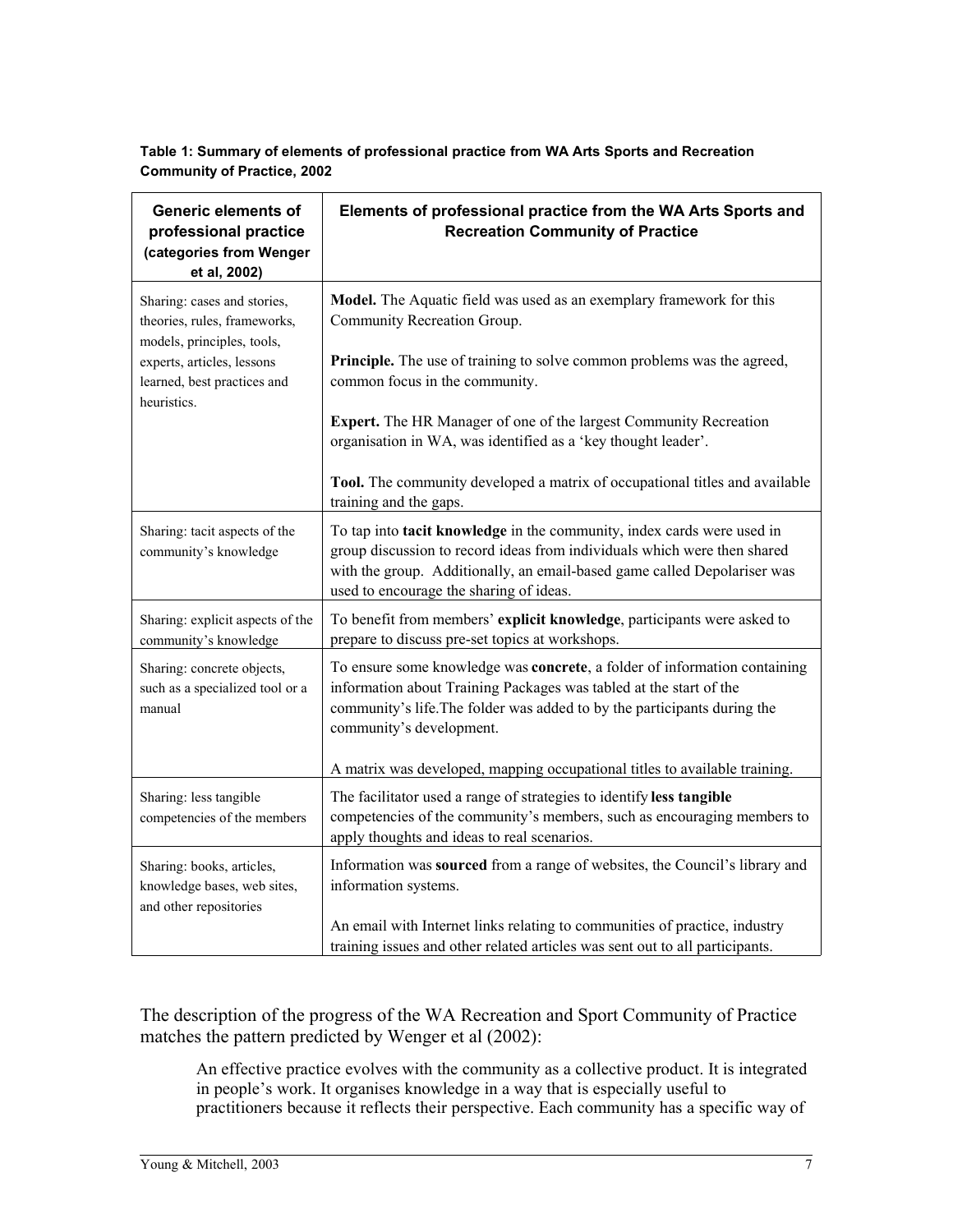making its practice visible through the ways that it develops and shares knowledge. (p.39)

The WA community certainly developed its own way of organising and sharing and constructing knowledge that suited its members.

# *Elements of practice in a creative arts community*

The following brief discussion describes elements of practice that were the focus of two other communities of practice that participated in the 2002 Reframing the Future program, illustrating ways of stimulating reflection on practice in other settings.

CREATE, the national industry training advisory board for the arts, media and cultural industries, in partnership with its State counterparts, key sector enterprises and Registered Training Organisations, developed a Community of Practice to investigate the issues surrounding assessment in the arts, media and cultural industries. The community focused specifically on the issue of assessing creativity. A national workshop was a key activity for the community, raising many valuable ideas, but the ongoing challenge is to maintain a community in which the members are located around Australia. Convenor Marie Manidis considers that concrete results from the community's interactions were the understanding that assessment involves working with industry, the acceptance that there is a mix of subjective and objective factors in assessment, and the commitment to making assessment criteria more explicit.

The CREATE Community of Practice stimulated reflection on practice in a variety of ways. For instance, at the national workshop, presentations or demonstrations were provided by a range of artists and practitioners from the areas of visual art, painting, film, multimedia, dance, music and acting. Participants at the workshop were then led through a process of recording their assessment of the arts practice and attempting to articulate the language used to describe creativity and competence in the cultural industries. Marie Manidis (2002) reports that the interest and dialogue this created was a highlight and featured highly in the participant' evaluation of the workshop.

Other strategies identified by community members, following the national workshop, that could improve their reflection on practice included:

- exchanging of anecdotal comments about the experiences of becoming an RTO;
- ongoing discussion about common ideas and issues;
- development of an assessor network, operating both online and face-to-face;
- use of an email distribution list provided to all;
- development of a database from the distribution which lists expertise so that people can make appropriate contacts as needed;
- an email discussion group, or on-line forum. Potential focus areas could be looking more closely at the creative process, having the innovation kit used in the arts;
- subgroup meetings on various topics of interest, working as 'mini' communities of practice;
- access to an online 'chat room';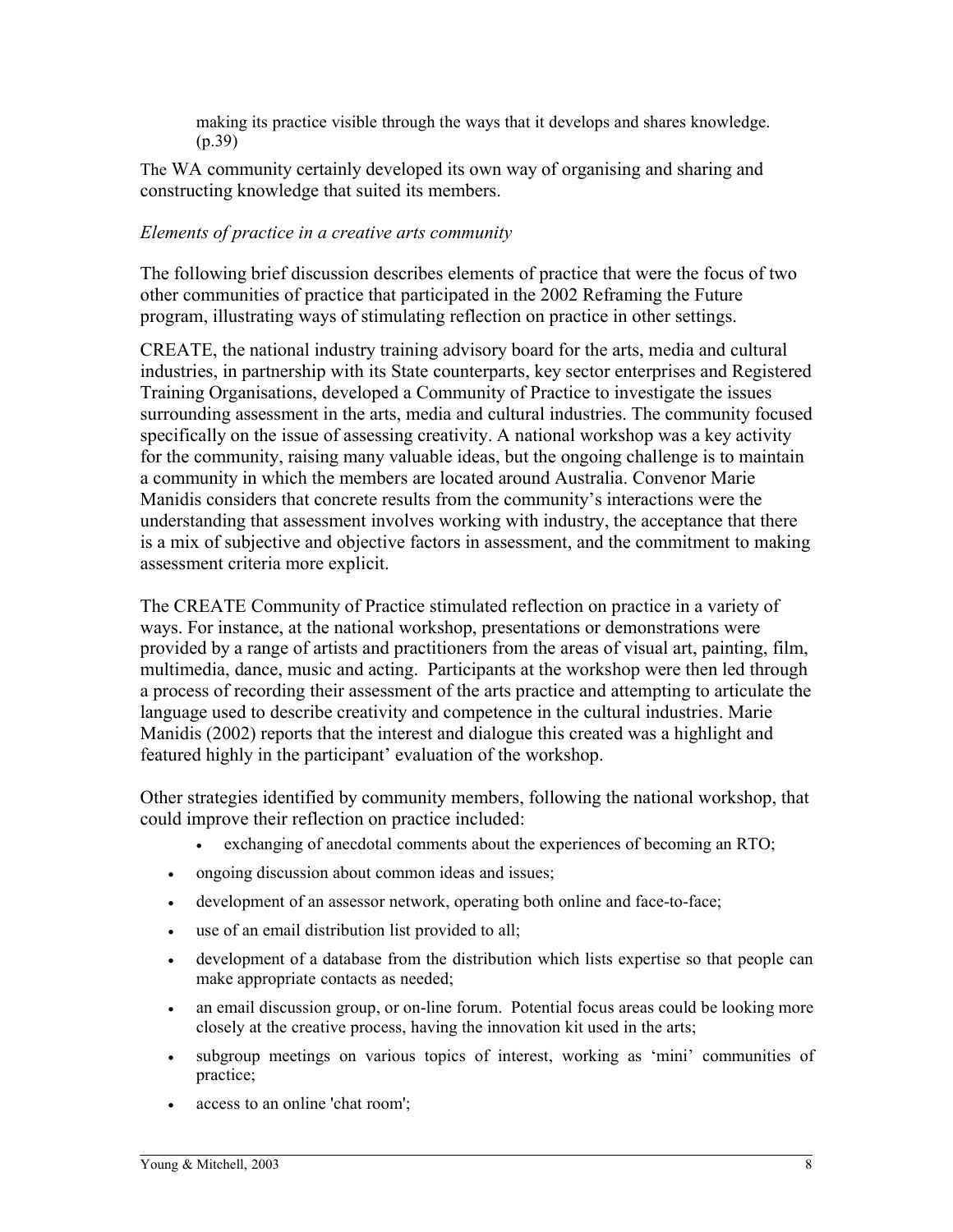- follow-up (e.g. quarterly) meetings to continue to discuss and debate creativity;
- development of assessment tools for clusters of units that involve the assessment of creativity (e.g.performance criteria, skills and knowledge). (Manidis, 2002)

### *Elements of practice in a business services community*

Understanding and implementing a Training Package is a common concern of VET professionals and is a likely focus of a Community of Practice. A Community of Practice convened by TAFE NSW Northern Sydney Institute established networks between parttime casual teachers, teachers and head teachers from, other Metropolitan Institutes, industry and Educational Divisions, to assist in the resolution of issues that arose with the implementation of the new Business Services Training Package, particularly issues related to assessment. The community established agreements regarding delivery and assessment in relation to workplace delivery and examined the recognition process and the guidelines for supporting students.

With the assistance of facilitator Margaret Dix, sample activities undertaken by the Community of Practice to encourage reflection on practice, included:

- the deliberate construction of professional conversations around assessment validation;
- recording of tips the participants would suggest for other teachers implementing evidence-based assessment in a Training Package environment;
- the extensive use of email to exchange ideas, keep track of proceedings and distribute the deliverables;
- developing a bank of 39 assessment tools that have been validated;
- creation of a validation process that is user-friendly and that all TAFE teachers can use. (from Dix, 2002)

## **Discussion**

The above three examplars of communities of practice were effective in identifying, reflecting upon and improving their practice, such as their ideas, tools and work styles. This reflection on practice was particularly apparent in the following ways: the participants' examination of their assessment and delivery strategies, their focus on improving their collaboration with their peers and their expressed desire to improve their negotiations with clients.

This paper highlighted the elements of practice within a sample of three communities of practice funded by Reframing the Future in 2002. The paper pointed to the tacit and explicit resources in each community and different ways that knowledge can be shared, such as by using experts or theories or tools. The study shows that future communities of practice in VET could usefully adopt the language of Wenger et al (2002) such as 'communal knowledge resources' in order to deliberately seek out and access the knowledge and competencies of community members.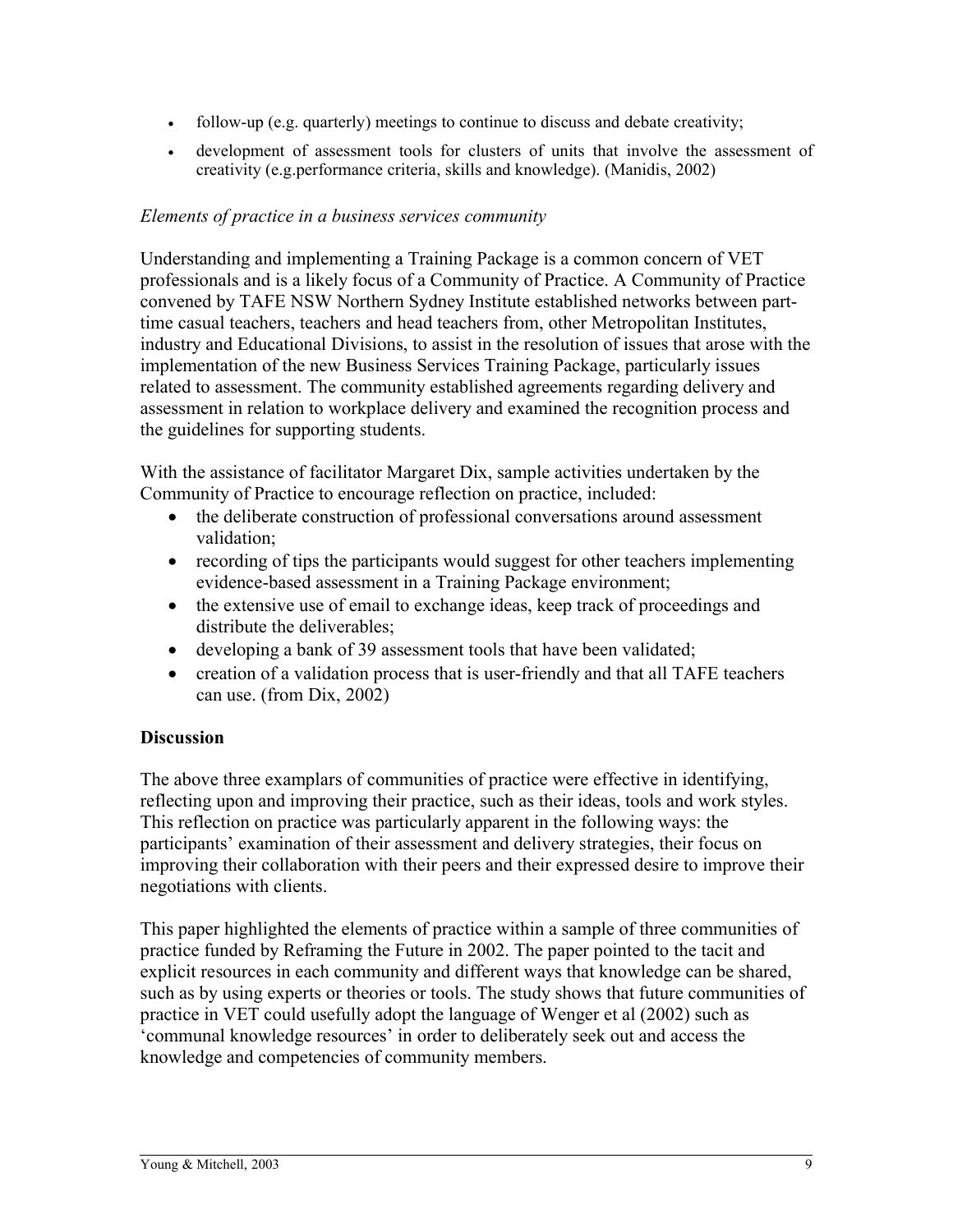This report shows that communities of practice are being embraced by VET providers as they provide a means to increase social capital: they are a means for practitioners to extend and cultivate their relationships with peers, industry and other stakeholders in VET. The profiles in this report demonstrate a new-found appreciation in VET that the social capital in an organisation is the product of practitioners' relationships. (Lessor, 2000) Communities of practice enable practitioners to create, share and apply their knowledge with other practitioners and with their clients.

Creating, accessing, storing and reformulating knowledge is a key to organisational competitiveness. However, communities of practice do not merely manage knowledge assets: they create value in many different ways. (Wenger et al, 2002, p.15). This creation of value deserves ongoing systemic and organisational support.

Skills are needed to extract and build upon the knowledge and competencies of community members. Wenger et al (2002) suggest that one high-level skill is to know how to balance the development of documents and tools with the need for ongoing interaction. Wenger et al (2002) are clear that a community must have 'a shared understanding' of what aspects of its domain are codifiable and which are not and what to do in each case:

Successful practice development depends on a balance between joint activities, in which members explore ideas together and the production of 'things' like documents or tools. It involves an ongoing interplay of codification and interactions, of the explicit and the tacit. (p.39)

As communities of practice are an essential aspect of knowledge management, Wenger, et al (2002, p.12) argue that organisations need to cultivate communities of practice actively and systematically, for the benefit of organisations as well as for the benefit of the members and the communities themselves. They suggest that:

organisations can do a lot to create an environment in which they (communities) can prosper: valuing the learning they do, making time and other resources available for their work, encouraging participation, and removing barriers. (Wenger et al, 2002, p.13)

There are significant management implications of the findings from this research into the value of communities of practice for VET. It is important that VET managers acknowledge the value of communities of practice, and actively stimulate and support them, particularly if they wish to see the implementation of the national training system benefit from the improved professional relationships and shared understandings between the VET and industry personnel who participate in the communities.

The paper provides examples of practice being addressed within good practice exemplars of VET communities of practice, but the study emphases the ongoing need for communities of VET practitioners to better understand their practice. The paper is a call to practitioners to strongly locate the investigation of practice – including the knowledge, documents and tools the community develops – at the heart of their communities of practice: to continue to focus on their practice within their communities of practice.